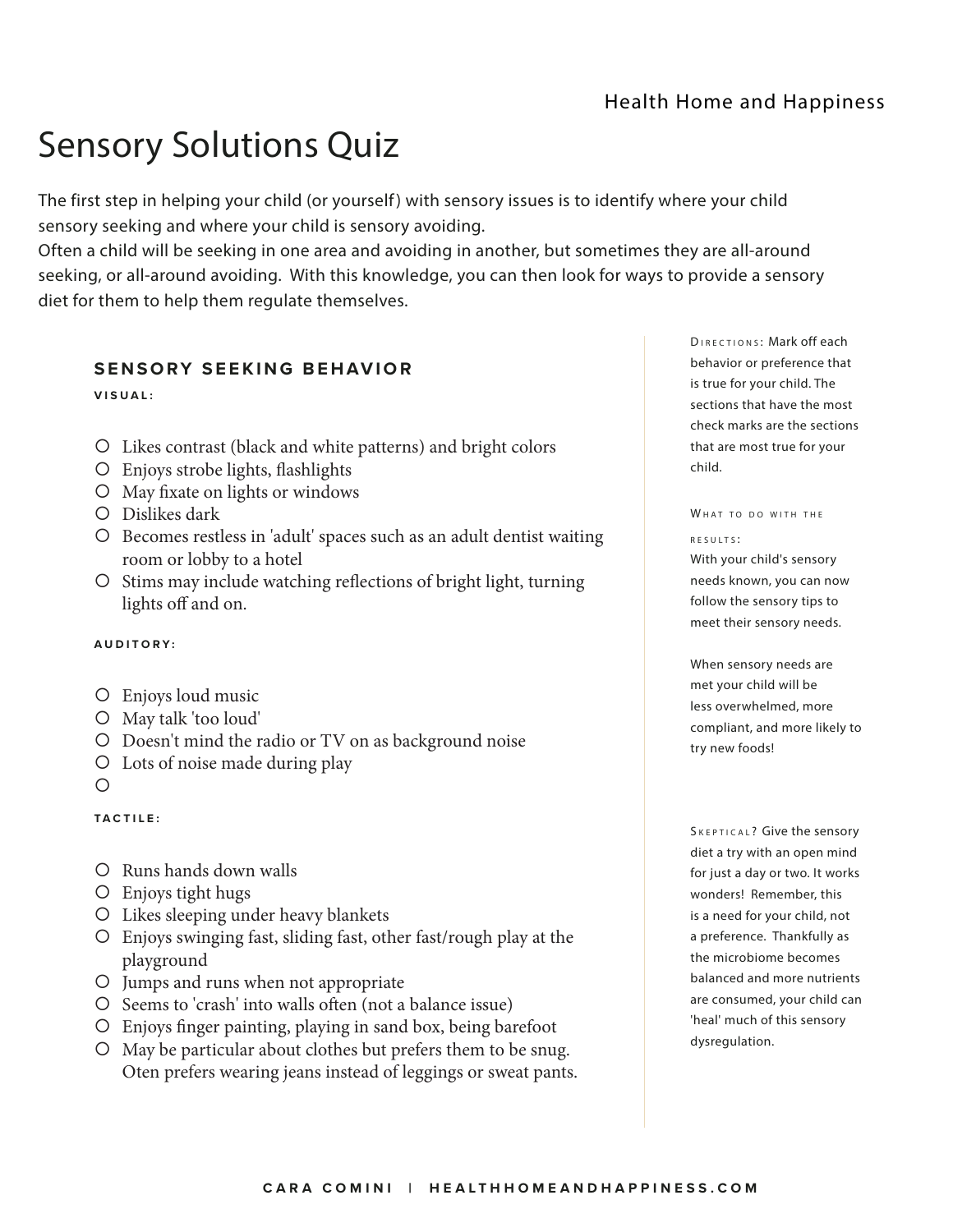## **SENSORY AVOIDING BEHAVIOR**

### **VISUAL:**

- { Shields eyes from the sun.
- { Covers eyes or buries face into blankets or walls when upset.
- { Dislikes bright lights, fluorescent lights, flickering
- { Dislikes contrast (reading requires a lot of contrast black and white on the page)
- { Overwhelmed in brightly lit colorful places (kid gyms, Target or Walmart, 'fun' kid-centered waiting rooms)

### **A U D I T O R Y :**

- { Covers ears with hoods, hats more often than needed for weather.
- { Shields ears when upset with hands, or buries into pillows/blankets.
- { Dislikes appliances running (vacuum, dryer, air conditioning).
- ${\sf O}$  Is easily distracted by the radio, TV, outside noises.
- { Favorite people may be soft spoken or avoid over explaining (this can be a verbal processing issue too, not just sensory).

## **T A C T I L E :**

- { Does not like to touch sand/grass with bare feet.
- { Particular about how clothing fits (socks lining up, undies not being too tight).
- ${O}$  Prefers eleastic waistbands to jeans.
- { Irritated by tags in shirts.
- { Does not enjoy sand play, finger painting.
- { May be very 'clean' while they eat, learning to use utensils early, not getting hands messy if possible.
- ${\sf O}$  Prefers smooth foods to crunchy.
- ${\circ}$  Shies away from hugs and rough play.
- { Prefers not to sleep under heavy blankets, may prefer to sleep in a warmer room so they can use less blankets.
- { Dislikes swinging fast or other fast motor activities. May seem overly fearful of things like riding bikes or going on the swings.

#### RECORD YOUR ANSWERS

Your child may be completely sensory seeking in all areas or sensory avoiding in all areas, but it is more common to have some areas of seeking and some of avoiding

List what areas have the most filled in bubbles here: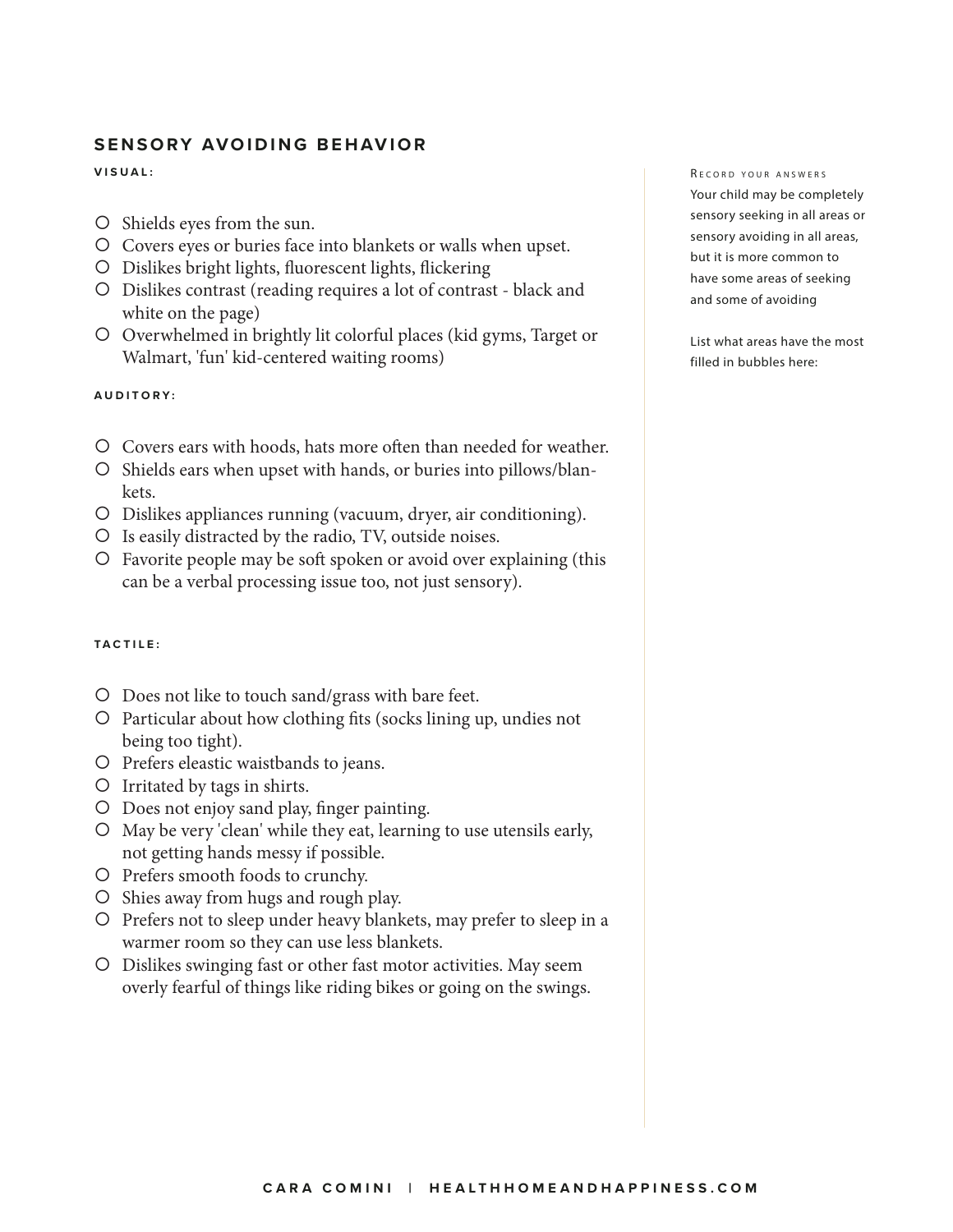# Extras: Sensory Solutions for Picky Eating

When you want to put your child on a specific healing diet, picky eating is even more overwhelming. Many parents start this Picky Eating Solution course with the end goal of putting their child on a healing diet such as GAPS, SCD or Keto.

Wouldn't it work to just not give in?

Nope. It's not a discipline issue, it's a sensory issue. This advice might have worked for well meaning grandparents with typically developing children, but with extremely picky kids this is a sensory issue – and they literally will starve themselves to the point of harm rather than eat a food they don't find suitable.

It's the bacteria talking In the webinar we talked about how bad gut flora can give off toxins that affect our brains like drugs. That's what this sensitivity to textures and tastes is all about, in the same way our body tells us to avoid bitter foods because they likely are poisonous our kids with sensory issues are being 'told' that this food is not good to eat. That's what makes picky eaters when it comes to sensory issues.

Give it just 7 days The good thing about it being a gut flora issue is that it's generally easily corrected! After just a week on the gut-balancing diet, or even gluten free, many kids are eating many more foods.

I commonly get emails from parents that tell me that after a week after limiting foods, their 4 year old is happily eating tons of squash, soup, meat, and eggs- all foods that had been disliked in the past.

For the 3-7 days that you're starting the diet, I wouldn't worry about anything other than only limiting your child to GAPS approved foods. Even if they will only eat apple sauce for days, this often starves out enough of the bad gut flora that they can then tolerate more acceptable foods.

Your job during this time is to make sure they're not getting any cheats at all- even a crumb of bread or couple grains of rice at this stage will feed the bad gut flora and prevent them from dying off, and all your hard work will be negated. Watch for sugar or additives in supplements, and get different versions if they have offending ingredients.

Healing diets, especially in the beginning, isn't something you can do 80% or even 99%, it requires 100% adherence to be successful. After the gut has healed quite a bit (this was after about a year for us) occasional cheats won't mess the gut up so much, but at the beginning it's mandatory to be strict.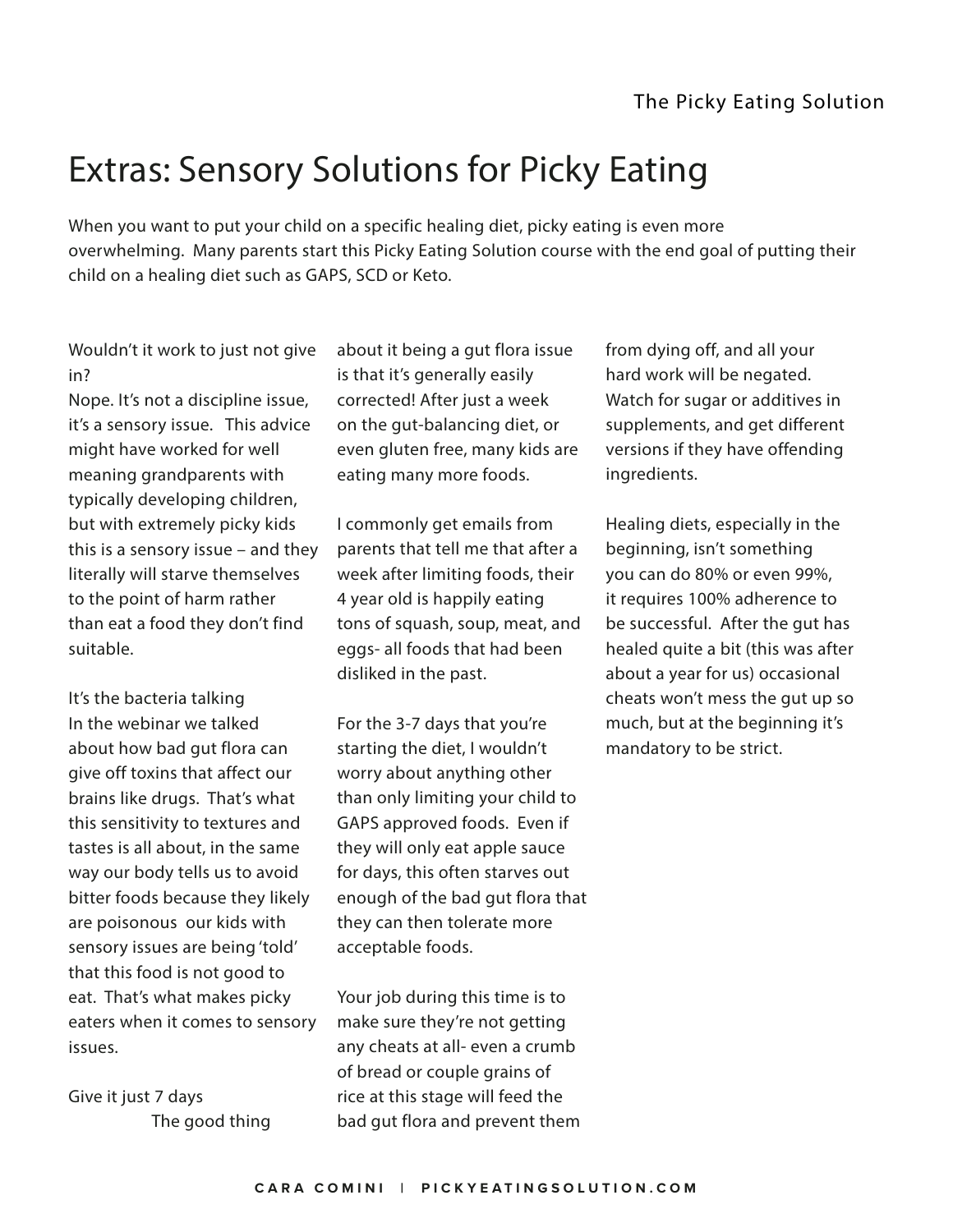# Sensory Integration

Sensory kids (adults can fall into this category too) don't process sensations like taste or texture, or sight, touch, or sound, like the rest of us do. These children are overwhelmed (or, equally disruptive, underwhelmed) by the day-to-day sensations that keep the rest of us regulated.

## WHAT ARE SENSORY ISSUES?

on the autism spectrum.

SENSORY ISSUES ARE NORMAL DAY-TO-DAY SENSATIONS THAT CAUSE DISTRESS TO OUR CHILDREN.

Think about rubbing sandpaper on your skin, hearing a air horn blasting over and over, or looking directly at a bright flashing light for minutes at a time. These are all sensations you would avoid, right?

With children with sensoryavoidance tendencies, this is how their brain is interpreting normal every day sensations such as wearing jeans or canvas pants, the radio playing in the car, or the stark contrast of black words on a white page.

It's becoming more common As I've been involved with other families and the school system, I've seen that sensory issues are very common, even if the children are not Based on the teachers and childcare workers that I have talked to, sensory issues are on the rise, especially in this current generation of children. They tell me that where they used to have 1 or 2 children in their class that were over or under sensitive, now it's at least half the class and often more.

More and more kids are not responding typically to the sensations of:

Sight Sound Touch **Textures** Tastes And more.

It's not a consistency or parenting problem Let's explore the child who can't handle typical errands due them being visually avoidant.

This child can't tune out the brightly colored detergent containers, the slight flicker from the fluorescent lights, the bright shopping carts, and the constant unpredictable movement from everyone around them.

A trip through Target is the equivalent trying to get the shopping done with a strobe light flashing different colors right in their peripheral vision the whole trip. This would make anyone cranky, and exposure on a daily or weekly basis really wouldn't help much.

So, no, they can't just "get used to it."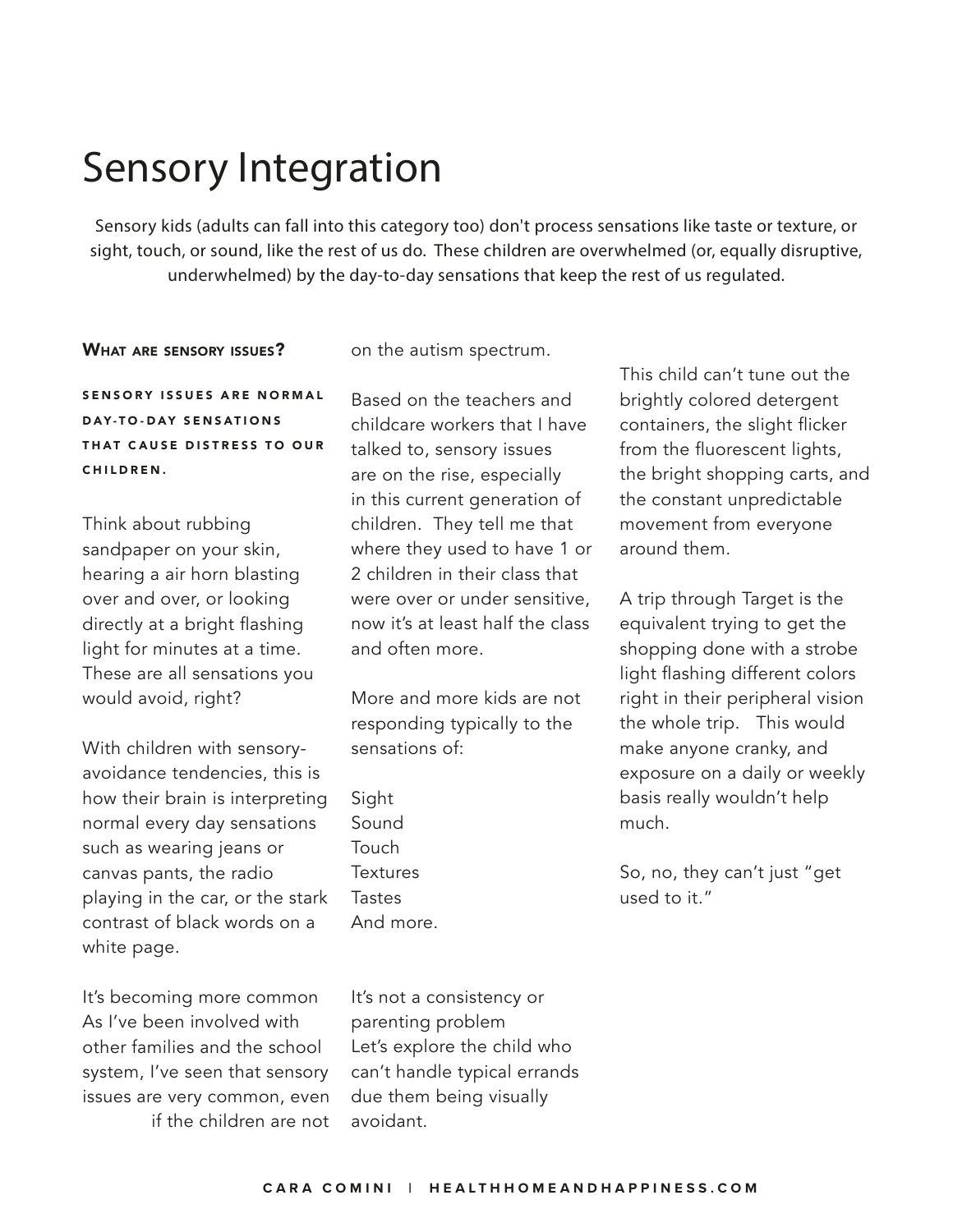## Simple Sensory Solutions for a Well-Regulated Child

## Normal Sensory Preferences

We all have sensory preferences such as:

- Preferring a calm minimally decorated home vs bold colors and big prints on the walls.
- Crunchy or chewy foods like chips or taffy vs smooth soft foods like ice cream.
- Tight stiff jeans vs loose flowy dresses.
- Background or 'white' noise vs silence.
- Scented vs unscented cleaning products.
- And more.

Little things like this are okay, *it's when it starts impacting daily living, or the quality of a person's life and their ability to do the things that they want to do that it becomes a problem.*

## Sensory seeking behaviors

Do you know how you are itching to go run and jump after being in the car for a long time?

Have you ever heard someone say, "I can't think, it's just too quiet in here?"

Do you move into a rental with white walls and tan carpet and have the immediate urge to put up posters, paint the walls, and add some colorful throw rugs?

These are all normal sensory cravings. Our 'system' is balanced by visual input, tactile input, and auditory input that we get in our normal every day lives by working, playing, eating, breathing, etc.

When children are sensory seekers they are not feeling balanced by normal sensory input that they get from everyday living activities. If

they are auditory seeking, they may listen to the TV 'too loud', constantly be crashing into things, or making noise all the time.

It's not because they're trying to annoy you, it's because they feel disregulated and they're trying to get the input they need to be calm.

## There are solutions!

As parents, once we figure out the sensory piece of the puzzle with our children and can provide a sensory diet that they need, we are often amazed at how…

… Meltdowns are greatly reduced

….. Irritating behaviors stop

…. Our children are better able to concentrate on both learning and play

….. Interactions with others are a positive experience.

Providing what these children need can prevent meltdowns in the first place